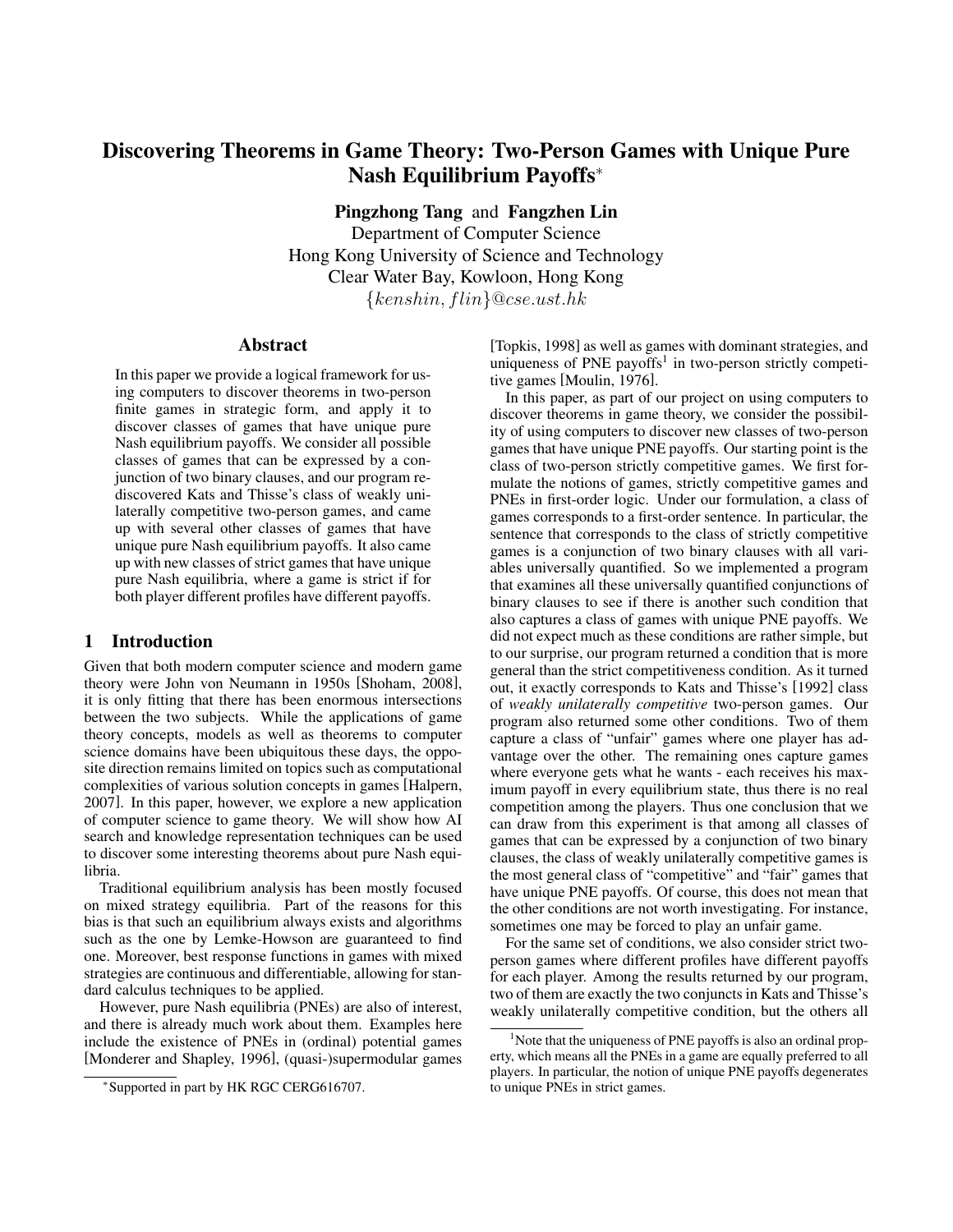turn out to be special cases of games with dominant strategies. Motivated by these results, we consider certain equivalent classes of games, and show that a strict game has a unique PNE iff it is best-response equivalent [Rosenthal, 1974] to a strictly competitive game.

The rest of the paper is organized as follows. We first review some basic concepts in two-person games in strategic form, and then reformulate them in first-order logic. We then show that for a class of conditions, whether any of them entails the uniqueness of PNE payoff needs only to be checked on games up to certain size. We then describe a computer program based on this result, and report our experimental results.

#### 2 Two-person games

A (two-person) game (in strategic form) is a tuple  $(A, B, \leq_1)$  $, \leq_2$ ), where A and B are sets of strategies of players 1 and 2, respectively, and  $\leq_1$  and  $\leq_2$  are total orders on  $A \times B$  called *preference relations* for players 1 and 2, respectively.

Instead of two preference relations, a two-person game can also be specified by two payoff functions, one for each player, which map profiles to numbers. The relationship between these two formulations are as follows: for any profiles s and  $s'$ ,  $s \leq i$  s' iff  $u_i(s) \leq u_i(s')$ , where  $u_i$  is the payoff function for player  $i$ . In the following, we shall use these two formulations interchangeably.

In the following, two profiles  $(a, b)$  and  $(a', b')$  are said to be *equivalent* if their payoff profiles are the same:  $(u_1(a), u_2(b)) = (u_1(a'), u_2(b')).$  In terms of preference relations,  $(a, b)$  and  $(a', b')$  are equivalent iff

$$
(x_1, y_1) \leq_i (x_2, y_2) \land (x_2, y_2) \leq_i (x_1, y_1),
$$

for  $i = 1, 2$ .

For each  $b \in B$ , we define  $B_1(b)$  to be the set of best responses by player 1 to the strategy b by player 2:

 $B_1(b) = \{a \mid a \in A$ , and for all  $a' \in A$ ,  $(a', b) \leq_1 (a, b)\}.$ 

Similarly, for each  $a \in A$ , the set of best responses by player 2 is:

$$
B_2(a) = \{b \mid b \in B, \text{ and for all } b' \in B, (a, b') \leq_2 (a, b)\}.
$$

A profile (a, b) ∈ A×B is a *Pure Nash Equilibrium (PNE)* if both  $a \in B_1(b)$  and  $b \in B_2(a)$ . A game can have exactly one, more than one, or no PNEs. We say that a game has a *unique* PNE payoff if all the PNEs are equivalent.

One interesting class of two-person games is that of *strictly competitive* games. A game is strictly competitive [Moulin, 1976] if for every pair of profiles  $s_1$  and  $s_2$  in  $A \times B$ , we have that  $s_1 \leq_1 s_2$  iff  $s_2 \leq_2 s_1$ . Thus in strictly competitive games, the two players' preferences are exactly opposite.

Strictly competitive games have many nice properties. If  $(a, b)$  and  $(a', b')$  are both PNEs of a strictly competitive game, then (1) they are equivalent; (2) they are interchangeable in the sense that  $(a', b)$  and  $(a, b')$  are also PNEs. Thus if a strictly competitive game has PNEs, then their payoffs must be the same. Furthermore the unique PNE payoff can be computed using the minmax procedure.

Another class of games that we shall consider in this paper is that of *strict* games. A game is strict if for both players, different profiles have different payoffs, that is,  $(a, \hat{b}) = (a', b')$ whenever  $(a, b) \leq i (a', b')$  and  $(a', b') \leq i (a, b)$ , where  $i = 1, 2$ . As we shall see, strict games have some nice properties that general games do not have.

# 3 Formulating two-person games in first-order logic

We consider a first-order language with two sorts  $\alpha$  and  $\beta$ , equality, and two predicates  $\leq_1$  and  $\leq_2$ . We use " $\wedge$ " for conjunction, "∨" for disjunction, "¬" for negation, "⊃" for implication, and "≡" for equivalence. Negation has the highest precedence, followed by conjunction and disjunction, implication, and then equivalence. The rule of precedence can be overridden by a new line. For instance, the following expression

$$
p \supset q \wedge
$$
  
 
$$
q \supset p
$$

stands for the sentence  $(p \supset q) \wedge (q \supset p)$ .

In our language, sort  $\alpha$  is for player 1's strategies, and  $\beta$ for player 2's strategies. In the following, we use variables  $x, x_1, x_2, \ldots$  to range over  $\alpha$ , and  $y, y_1, y_2, \ldots$  to range over  $\beta$ . The two predicates represent the two players' preference relations. In the following, as we have already done above, we write  $\leq_i (x_1, y_1, x_2, y_2)$  in infix notation as  $(x_1, y_1) \leq_i$  $(x_2, y_2), i = 1, 2$ , and  $(x_1, y_1) \simeq_i (x_2, y_2)$  as a shorthand for

$$
(x_1, y_1) \leq_i (x_2, y_2) \land (x_2, y_2) \leq_i (x_1, y_1),
$$

where  $i = 1, 2$ . We also write  $(x_1, y_1) \leq i (x_2, y_2)$  as a shorthand for

$$
(x_1, y_1) \leq_i (x_2, y_2) \land \neg(x_2, y_2) \leq_i (x_1, y_1).
$$

The two relations need to be total orders (in the rest of the paper, unless otherwise stated, all free variables in a displayed formula are assumed to be universally quantified from outside):

$$
(x,y) \leq_i (x,y), \tag{1}
$$

$$
(x_1, y_1) \leq_i (x_2, y_2) \vee (x_2, y_2) \leq_i (x_1, y_1), \quad (2)
$$

$$
(x_1, y_1) \leq_i (x_2, y_2) \land (x_2, y_2) \leq_i (x_3, y_3) \supset
$$

$$
(x_1, y_1) \leq_i (x_3, y_3), \tag{3}
$$

where  $i = 1, 2$ . In the following, we denote by  $\Sigma$  the set of the above sentences. Thus two-person games correspond to firstorder models of  $\Sigma$ , and two-person finite games correspond to first-order finite models of  $\Sigma$ . This correspondence extends to other type of games as well. For instance, let  $\Sigma_s$  be the union of  $\Sigma$  with the following two axioms:

$$
(x_1, y_1) \simeq_1 (x_2, y_2) \supset (x_1 = x_2 \wedge y_1 = y_2),
$$
  
\n $(x_1, y_1) \simeq_2 (x_2, y_2) \supset (x_1 = x_2 \wedge y_1 = y_2).$ 

Then strict games and models of  $\Sigma_s$  are isomorphic.

We now show how some other notions in game theory can be formulated in first-order logic. The condition for a profile  $(\xi, \zeta)$  to be a PNE is captured by the following formula:

$$
\forall x. (x, \zeta) \leq_1 (\xi, \zeta) \land \forall y. (\xi, y) \leq_2 (\xi, \zeta)
$$
 (4)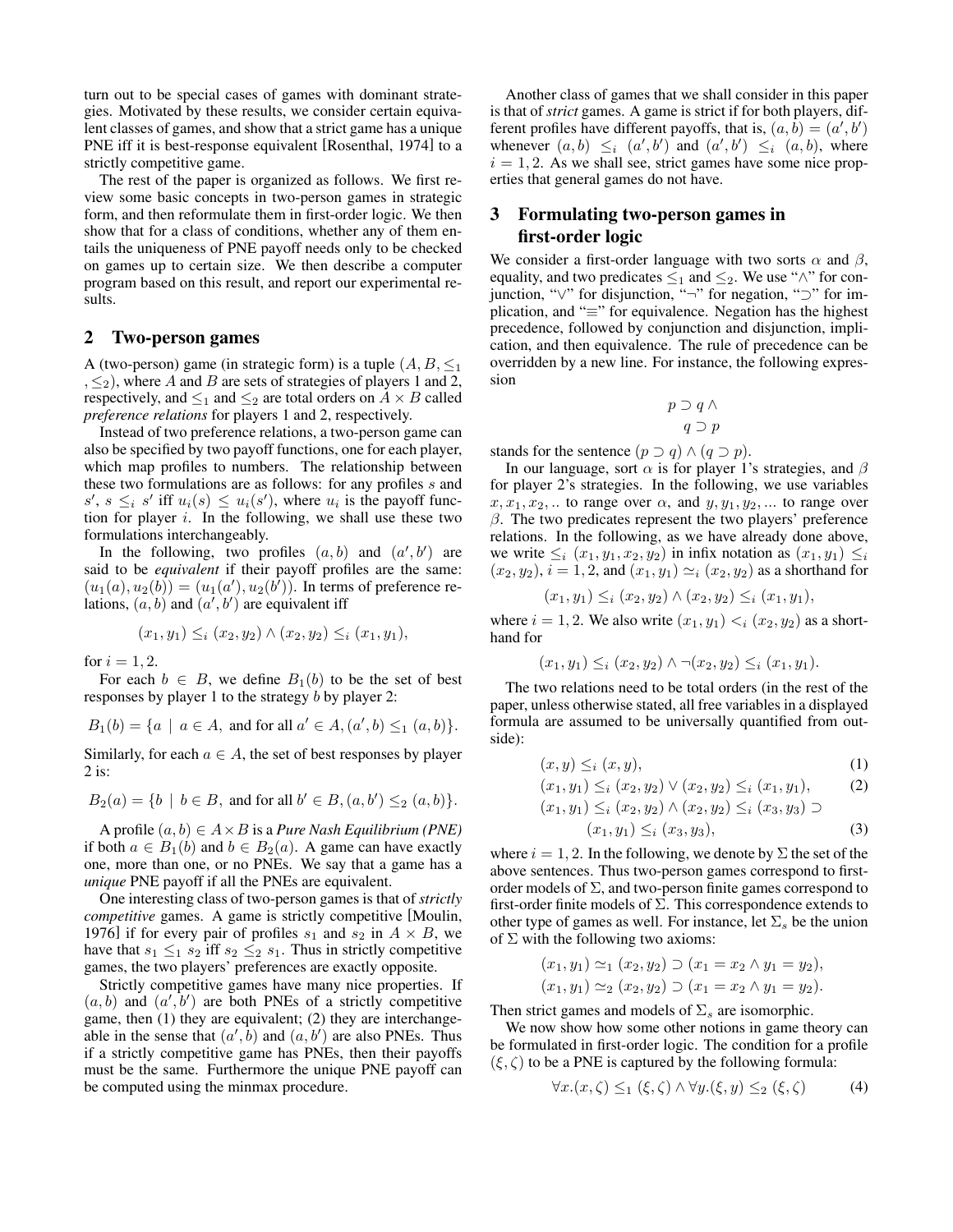In the following, we shall denote the above formula by  $NE(\xi, \zeta).$ 

The following sentence expresses the uniqueness of PNE payoff in a game:

$$
NE(x_1, y_1) \land NE(x_2, y_2) \supset
$$
  
(x<sub>1</sub>, y<sub>1</sub>)  $\simeq_1 (x_2, y_2) \land (x_1, y_1) \simeq_2 (x_2, y_2)$  (5)

A game is strictly competitive if it satisfies the following property:

$$
(x_1, y_1) \leq_1 (x_2, y_2) \equiv (x_2, y_2) \leq_2 (x_1, y_1). \tag{6}
$$

Thus it should follow that

$$
\Sigma \models (6) \supset (5). \tag{7}
$$

Notice that we have assumed that all free variables in a displayed formula are universally quantified from outside. Thus (6) is a sentence of the form  $\forall x_1, x_2, y_1, y_2\varphi$ . Similarly for (5).

Theorems like (7) can actually be generated automatically using the following theorem.

**Theorem 1** *Suppose*  $Q$  *is a formula without quantifiers,*  $\vec{x}_1$ *and*  $\vec{x}_2$  *tuples of variables of sort*  $\alpha$ *, and*  $\vec{y}_1$  *and*  $\vec{y}_2$  *tuples of variables of sort* β*. We have that*

- *1.*  $\Sigma \models \exists \vec{x}_1 \exists \vec{y}_1 \forall \vec{x}_2 \forall \vec{y}_2 Q \supset (5)$ *iff for all model G of*  $\Sigma$  *such that*  $|A| \leq |\vec{x}_1| + 2$  *and*  $|B| \leq |\vec{y}_1| + 2$ *, we have that*  $G \models \exists \vec{x}_1 \exists \vec{y}_1 \forall \vec{x}_2 \forall \vec{y}_2 Q \supset (5),$ *where A is the domain of G for sort*  $\alpha$ *, and B the domain of*  $G$  *for sort*  $\beta$ *.*
- 2.  $\Sigma \models \exists \vec{x_1} \exists \vec{y_1} \forall \vec{x_2} \forall \vec{y_2} Q \supset \neg \exists x, y \ldotp NE(x, y)$ *iff for all model* G of  $\Sigma$  *such that*  $|A| \leq |\vec{x}_1| + 1$  *and*  $|B| \leq |\vec{y}_1| + 1$  *we have that*  $G \models \exists \vec{x}_1 \exists \vec{y}_1 \forall \vec{x}_2 \forall \vec{y}_2 Q \supset \neg \exists x, y.NE(x, y),$ *where* A *is the domain of* G *for sort* α*, and* B *the domain of*  $G$  *for sort*  $\beta$ *.*

Proof: "Only if" is trivial. To show "if", suppose there is a game G (model of  $\Sigma$ ) such that it satisfies the condition  $\exists \vec{x}_1 \exists \vec{y}_1 \forall \vec{x}_2 \forall \vec{y}_2 Q$  but has two non-equivalent PNEs,  $(a, b)$ and  $(a',b')$ : either  $(a,b) \not\approx_1 (a',b')$  or  $(a,b) \not\approx_2 (a',b')$ . Thus there is a tuple  $\vec{a}_1$  of elements from A and a tuple  $\vec{b}_1$  of elements from B such that  $|\vec{a}_1| = |\vec{x}_1|, |\vec{b}_1| = |\vec{y}_1|$ , and G satisfies

$$
(\forall \vec{x}_2 \forall \vec{y}_2 Q)|_{\vec{x}_1/\vec{a}_1, \vec{y}_1/\vec{b}_1},
$$

which is obtained from  $(\forall \vec{x}_2 \forall \vec{y}_2 Q)$  by replacing in it every free occurrence of each variable in  $\vec{x}_1$  by its corresponding element in  $\vec{a}_1$ , and every free occurrence of each variable in  $\vec{y}_1$  by its corresponding element in  $\vec{b}_1$ . Now construct a new game  $G' = (A', B', \leq_1', \leq_2')$  as follows:

- $A' = \{a, a'\} \cup \vec{a}_1$  and  $B' = \{b, b'\} \cup \vec{b}_1$ .
- $\leq'_1$  is the restriction of  $\leq_1$  on A', and  $\leq'_2$  is the restriction of  $\leq_2$  on  $B'$ .

Notice that this game is well-defined as  $\leq_1'$  and  $\leq_2'$  are both total orders, i.e.  $G' \models \Sigma$ . Clearly, the size of  $G'$  is smaller or equal to  $(|\vec{x}_1| + 2) \times (|\vec{y}_1| + 2)$ , both  $(a, b)$  and  $(a', b')$  are still non-equivalent PNEs of  $G'$ , and the formula  $\exists \vec{x}_1 \exists \vec{y}_1 \forall \vec{x}_2 \forall \vec{y}_2 Q$  is still true in  $G'$ .

In other words, to prove that a sentence of the form  $\exists \vec{x}_1 \exists \vec{y}_1 \forall \vec{x}_2 \forall \vec{y}_2 Q$  is a sufficient condition for the uniqueness of PNE payoff, it suffices to verify that this is the case for all games of sizes up to  $(|\vec{x}_1| + 2) \times (|\vec{y}_1| + 2)$ , and to prove that it is a sufficient condition for the non-existence of PNE, it suffices to verify this for games of sizes up to  $(|\vec{x}_1| + 1) \times (|\vec{y}_1| + 1).$ 

Theorem 1 holds for many specialized games as well. For instance, it holds for strict games as well.

**Theorem 2** *Theorem 1 holds when*  $\Sigma$  *is replaced by*  $\Sigma_s$ *.* 

In fact, Theorem 1 holds when  $\Sigma$  is replaced by any set of universally quantified sentences.

# 4 Theorem discovering

Since  $p \equiv q$  is logically equivalent to  $(\neg p \lor q) \land (p \lor \neg q)$ , the condition (6) for strictly competitive games can be written as a conjunction of two binary clauses:

$$
(l_1 \vee l_2) \wedge (l_3 \vee l_4), \tag{8}
$$

where each  $l_i$ ,  $1 \leq i \leq 4$ , is a literal, i.e. either an atom or the negation of an atom. As we mentioned, we want to know if there are other sentences of the form (8) that also capture classes of games with unique PNE payoffs. In the following, we say that a condition  $\varphi$  is a *uniqueness condition* if whenever a game satisfies this condition, it has unique PNE payoff, that is, if  $\Sigma \models \varphi \supset (5)$ .

Based on Theorem 1, a straightforward way of discovering uniqueness conditions of the form (8) is as follows: For each condition of the form (8), check that if a  $2 \times 2$ game does not have unique PNE payoff, then it does not satisfy this condition. There are 810,000 such conditions, 1950 non-isomorphic  $2 \times 2$  two-person games, and among them 709 games that do not have unique PNE payoffs. Thus this strategy can be implemented on a modern computer even by brute-force search.

The search space can also be pruned by noticing that the conditions of the form (8) are not independent. For instance, condition

$$
(x_1, y_1) \leq_1 (x_2, y_2)
$$

entails (is stronger than) condition

$$
(x_1, y_1) \leq_1 (x_1, y_2).
$$

Once we know that a condition  $C$  is a uniqueness condition, those that entail  $C$  are no longer interesting as they become special cases of  $C$ , thus can be pruned.

However, checking logical entailment is in general not decidable for first-order logic. But as a strategy for pruning search space, we can use a weaker notion called *subsumption* on conditions of the form (8): C subsumes  $C'$  if there is a substitution  $\sigma$  such that  $C\sigma = C'$ . For our language, subsumption can be checked efficiently, and the search tree can be designed in such a way that the condition associated with a node always subsumes the conditions associated with the ancestors of the node. Thus once a condition is found to be a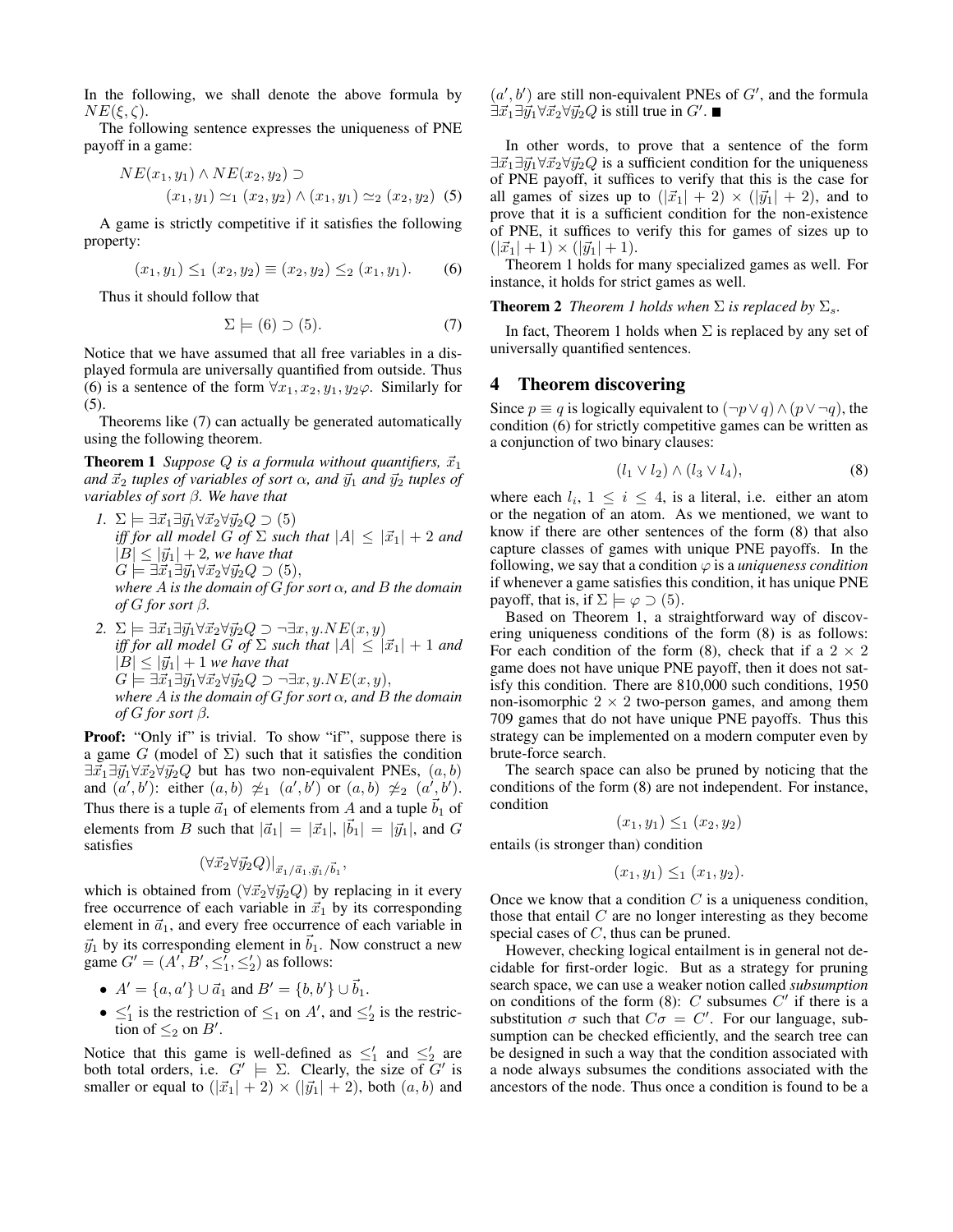uniqueness condition, the entire sub-tree under this condition can be pruned.

However, we still need a way to check for complete logical entailment under  $\Sigma$  for conditions of the form (8). This is because we want every condition returned by our program to be a most general, "weakest" uniqueness condition in the sense that it does not entail any other uniqueness condition of the form (8). Fortunately, this can be done using the following proposition.

**Proposition 1** *To check whether condition*  $\forall \vec{x}_1 \vec{y}_1 Q_1$  *entails condition*  $\forall \vec{x}_2 \vec{y}_2 Q_2$  *for all two-person games, it suffices to check this for all games up to*  $max\{|\vec{x}_2|, 1\} \times max\{|\vec{y}_2|, 1\}$ *, where*  $Q_1$  *and*  $Q_2$  *are formulas without quantifiers. This result holds for strict games as well.*

Notice that what we have described applies to the task of discovering uniqueness conditions of the form (8) for strict two-person games as well.

We now report our experimental results, first for general two-person games, and then for strict two-person games.

#### 5 General games

For two-person general games, our program returns the following seven uniqueness conditions for 2x2 games.

$$
(x_1, y) \leq_1 (x_2, y) \supset (x_2, y) \leq_2 (x_1, y) \land (x, y_1) \leq_2 (x, y_2) \supset (x, y_2) \leq_1 (x, y_1)
$$
 (9)

$$
(x_1, y) \leq_1 (x_2, y) \supset (x_1, y) \leq_2 (x_2, y) \land (x, y_1) \leq_2 (x, y_2) \supset (x, y_2) \leq_1 (x, y_1)
$$
 (10)

$$
(x, y_1) \leq 2 \ (x, y_2) \cup (x, y_2) \leq 1 \ (x, y_1) \tag{10}
$$
  

$$
(x_1, y) \leq_1 (x_2, y) \supset (x_2, y) \leq_2 (x_1, y) \land
$$

$$
(x, y_1) \leq_2 (x, y_2) \supset (x, y_1) \leq_1 (x, y_2) \tag{11}
$$

$$
(x_1, y_1) \leq_1 (x_2, y_1) \supset (x_1, y_2) \leq_2 (x_2, y_2) \wedge (x, y_1) \leq_2 (x, y_2) \supset (x, y_1) \leq_1 (x, y_2)
$$
 (12)

$$
(x_1, y) \leq_1 (x_2, y) \supset (x_1, y) \leq_2 (x_2, y) \land (x_1, y_1) \leq_2 (x_1, y_2) \supset (x_2, y_1) \leq_1 (x_2, y_2)
$$
 (13)

$$
(x_1, y_1) \leq_1 (x_2, y_2) \supset (x_1, y_1) \leq_2 (x_2, y_1) \wedge
$$

$$
(x_1, y_1) \leq_2 (x_2, y_2) \supset (x_2, y_1) \leq_1 (x_2, y_2) \tag{14}
$$

$$
(x_1, y_1) \leq_1 (x_2, y_2) \supset (x_1, y_2) \leq_2 (x_2, y_2) \land (x_1, y_1) \leq_2 (x_2, y_2) \supset (x_1, y_1) \leq_1 (x_1, y_2).
$$
 (15)

By Theorem 1, these are also uniqueness conditions for all two-person games. Furthermore, since these are the only conditions returned by our program, for any sentence  $C$  of the form (8), if it is a uniqueness condition, then it must entail one of the above conditions under  $\Sigma$ . In other words, the above seven conditions are the weakest (most general) uniqueness conditions of the form (8).

Notice that condition (10) and condition (11) are symmetric in the sense that one can be obtained from the other by swapping the roles of the two players. So are (12) and (13), and  $(14)$  and  $(15)$ . On the other hand,  $(9)$  is symmetric to itself. It is easy to see that if two conditions are symmetric, then one is a uniqueness condition iff the other is.

Condition (9) looks like condition (6) for strictly competitive games, except that the strategy of one of the players is fixed in each implication. As it turned out, it captures exactly the class of two-person games that are *weakly unilaterally competitive* [Kats and Thisse, 1992]:

"a game belongs to this class if a unilateral move by one player which results in an increase in that player's payoff also causes a (weak) decline in the payoffs of all other players. Furthermore, if that move causes no change in the mover's payoff then all other players' payoffs remain unchanged."

Clearly, if a game is strictly competitive, then it is also weakly unilaterally competitive, but the converse is not true in general. Kats and Thisse [1992] showed that if a game is weakly unilaterally competitive, then it has unique PNE payoff. For us, for two-person games, this follows directly from our computer output and Theorem 1.

Condition (10) can be given a similar interpretation:

A two-person game satisfies this condition if a unilateral move by player 1 which results in a (weak) increase in his payoff also causes a (weak) increase in the payoff of player 2, but a unilateral move by player 2 which results in a (weak) increase in his payoff will causes a (weak) decline in the payoff of player 1.

Thus in this class of games, the two players are not equal, and it clearly favors player 2. The game may be competitive for player 1, but not for player 2.

Proposition 2 *Given a game that satisfies (10), if player 2's* payoff is maximal at  $(a, b)$ , i.e.  $(a', b') \leq_2 (a, b)$  for all  $a', b',$ *then there is a strategy*  $a^*$  *such that*  $(a^*,b)$  *is a PNE and*  $(a^*, b) \simeq_2 (a, b).$ 

Thus for the class of games that satisfy condition (10), the optimal strategy for player 2 is to do the strategy for which there is a strategy by the other player that will give him the maximum payoff. The following is an example of such games (as usual, player 1 is the row player, and player 2 the column player; the first number in a cell is the payoff of the row player, the second the column player):

| 6<br>C. |      |
|---------|------|
| -4      | 5. Z |

It has a unique equilibrium (3, 6).

As we mentioned, condition (11) is symmetric to condition (10), with the roles of the two players swapped. For the classes of games corresponding to the other conditions, (12) - (15), both players can obtain their maximal payoffs.

Proposition 3 *Given a game that satisfies one of the conditions (12) - (15), if player 1's (player 2's) payoff at* (a, b) *maximal, then there is a strategy*  $\overline{b}^*$  ( $\overline{a}^*$ ) such that  $(a, b^*)$  ( $(a^*, b)$ ) *is a PNE where both players receive the maximum payoffs.*

Thus, from these two propositions, we see that the classes of games represented by the conditions (10) - (15) are not really "competitive" games. We can then conclude that among the classes of games that can be represented by a conjunction (8) of two binary clauses, the class of weakly unilaterally competitive games is the most general class of "competitive"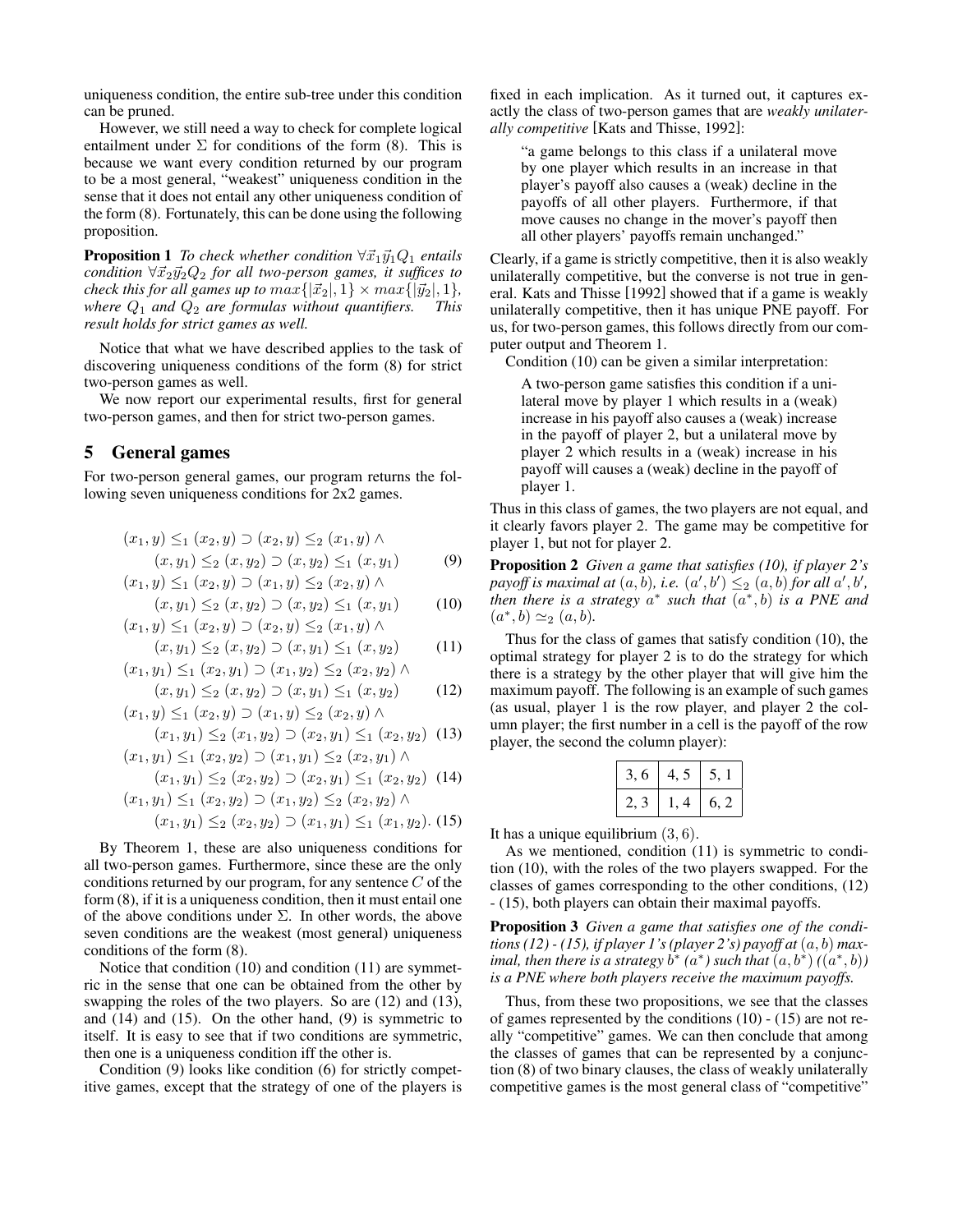and "fair" games that have unique PNE. As we mentioned above, by this we do not mean that other types of games are not interesting. In real life, unfair games like those described by (10) may well arise.

## 6 Strict games

We now describe our experimental results for strict games. Recall that these are games where for each player, different profiles have different payoffs. Thus uniqueness of PNE payoff simply means uniqueness of PNE in strict games.

#### 6.1 Games with dominant strategies

We first consider conditions that mention only  $\leq_1$ :

$$
s_1 \leq_1 s_2 \vee s_3 \leq_1 s_4.
$$

For this class of conditions, our program outputs the following six uniqueness conditions on 2x2 strict games:

$$
(x_1, y_1) \leq_1 (x_2, y_1) \vee (x_2, y_1) \leq_1 (x_1, y_2),
$$
  
\n
$$
(x_1, y_1) \leq_1 (x_2, y_1) \vee (x_2, y_2) \leq_1 (x_1, y_1),
$$
  
\n
$$
(x_1, y_1) \leq_1 (x_2, y_1) \vee (x_2, y_2) \leq_1 (x_1, y_2),
$$
  
\n
$$
(x_1, y_1) \leq_1 (x_2, y_2) \vee (x_2, y_1) \leq_1 (x_1, y_1),
$$
  
\n
$$
(x_1, y_1) \leq_1 (x_2, y_2) \vee (x_2, y_2) \leq_1 (x_1, y_2).
$$

By Theorem 2, these are also uniqueness conditions for all strict two-person games. Notice that these conditions do not mention  $\leq_2$ . This means that if player 1's preference relation satisfies any of the above conditions, then the game has a unique PNE, no matter what the other player's preference relation is.

For instance, the first condition can be written as

$$
\neg(x_1, y_1) \leq_1 (x_2, y_1) \supset (x_2, y_1) \leq_1 (x_1, y_2).
$$

For strict games, this is equivalent to

$$
(x_2, y_1) <_1 (x_1, y_1) \supset (x_2, y_1) \leq_1 (x_1, y_2)
$$

as  $\neg(x_1, y_1) \leq_1 (x_2, y_1)$  iff  $(x_2, y_1) <_1 (x_1, y_1)$ . It is not hard to see that the above condition implies the following condition:

$$
\exists x \forall x', y. (x', y) \leq_1 (x, y),
$$

meaning that no matter what player 2 does, the best response for player 1 is always the same. For strict games, this means that player 1 has a *strictly dominant strategy*: a strategy x is a strictly dominant strategy if for all other strategy  $x'$  of player 1, and any strategy y of player 2,  $(x', y) <_1 (x, y)$ . As it turned out, this is also the case for the other five conditions above, as the following proposition shows.

**Proposition 4** *A strict game*  $G = (A, B, \leq_1, \leq_2)$  *has a strictly dominant strategy for player 1 if and only if for any preference relation*  $\leq'_{2}$  *for player 2, the game*  $G'$  *=*  $(A, B, \leq_1, \leq_2')$  has exactly one PNE.

Given this result, there is no need to consider any condition of the form (8) that mentions only one player's preference.

It is interesting to note that for the prisoner's dilemma

| 4<br>4. | U. 5 |
|---------|------|
| I J     |      |

each player has a strictly dominant strategy, thus should play this strategy. The dilemma is that each player can get a higher payoff by a unilateral move away from his dominant strategy.

#### 6.2 Weakly unilaterally competitive games for individual players

For other conditions of the form (8), our program returns 16 uniqueness conditions for strict games. However, each of them has a symmetric one when the roles of the two players are swapped. Thus there are really only eight such conditions, given below:

$$
(x_1, y) \leq_1 (x_2, y) \vee (x_1, y) \leq_2 (x_2, y), \tag{16}
$$

$$
(x_1, y_1) \leq_1 (x_1, y_2) \vee (x_1, y_2) \leq_2 (x_2, y_1), \quad (17)
$$

$$
(x_1, y_1) \leq_1 (x_1, y_2) \vee (x_2, y_2) \leq_2 (x_1, y_1), \quad (18)
$$

$$
(x_1, y_1) \leq_1 (x_1, y_2) \vee (x_2, y_2) \leq_2 (x_2, y_1),
$$
  
\n
$$
(x_1, y_1) \leq_1 (x_2, y_2) \vee (x_1, y_2) \leq_2 (x_1, y_1)
$$
  
\n(20)

$$
(x_1, y_1) \leq_1 (x_2, y_2) \vee (x_1, y_2) \leq_2 (x_1, y_1), \quad (20)
$$
  

$$
(x_1, y_1) \leq_1 (x_2, y_2) \vee (x_2, y_2) \leq_2 (x_1, y_2) \quad (21)
$$

$$
(x_1, y_1) \leq (x_2, y_2) \vee (x_2, y_2) \leq (x_1, y_2), \quad (21)
$$
  

$$
(x_1, y_1) \leq (x_1, y_2) \vee (x_1, y_1) \leq (x_2, y_1) \quad (22)
$$

$$
(x_1, y_1) \leq_1 (x_1, y_2) \vee (x_1, y_1) \leq_2 (x_2, y_1),
$$
 (22)  
 $(x_1, y_1) \leq_1 (x_2, y_1) \vee (x_2, y_2) \leq_2 (x_2, y_1).$  (23)

In particular, we found that for strict games, a conjunction  $C_1 \wedge C_2$  of two binary clauses is a uniqueness condition iff either  $C_1$  or  $C_2$  is a uniqueness condition.

The first condition is equivalent to

$$
(x_2, y) \leq_1 (x_1, y) \supset (x_1, y) \leq_2 (x_2, y) \tag{24}
$$

as in strict games,  $s_1 \leq_1 s_2$  iff  $s_1 <_1 s_2 \vee s_1 = s_2$ . This is exactly one of the two conjuncts in the condition (9) for weakly unilaterally competitive games.

Now swap the roles of the two players in (24), we get the following condition

$$
(x, y_1) \leq_2 (x, y_2) \supset (x, y_2) \leq_1 (x, y_1), \quad (25)
$$

which is exactly the other conjunct in the condition  $(9)$ .

In the following, we call a game that satisfies (24) a *weakly unilaterally competitive for player 1*, and a game that satisfies (25) a *weakly unilaterally competitive for player 2*. Thus a game is weakly unilaterally competitive if it is weakly unilaterally competitive for both players. The following example shows that a game can be weakly unilaterally competitive for player 1 but not for player 2.

| , |  |
|---|--|
| , |  |

This example also shows that a weakly unilaterally competitive game for player 1 may not be *almost strictly competitive* [Aumann, 1962]: a game is almost strictly competitive if

- 1. the set of payoff vectors of the PNEs is the same as the set of payoff vectors of the *twisted equilibria*; and
- 2. there is a PNE that is also a twisted equilibrium,

where  $(a, b)$  is a twisted equilibrium if no player can decrease the payoff of the other player by a unilateral change of his strategy: for every  $a' \in A$   $(b' \in B)$ ,  $(a, b) \leq a'$ ,  $(b)$  $((a, b) \leq_1 (a, b'))$ . For this example, it is easy to see that the